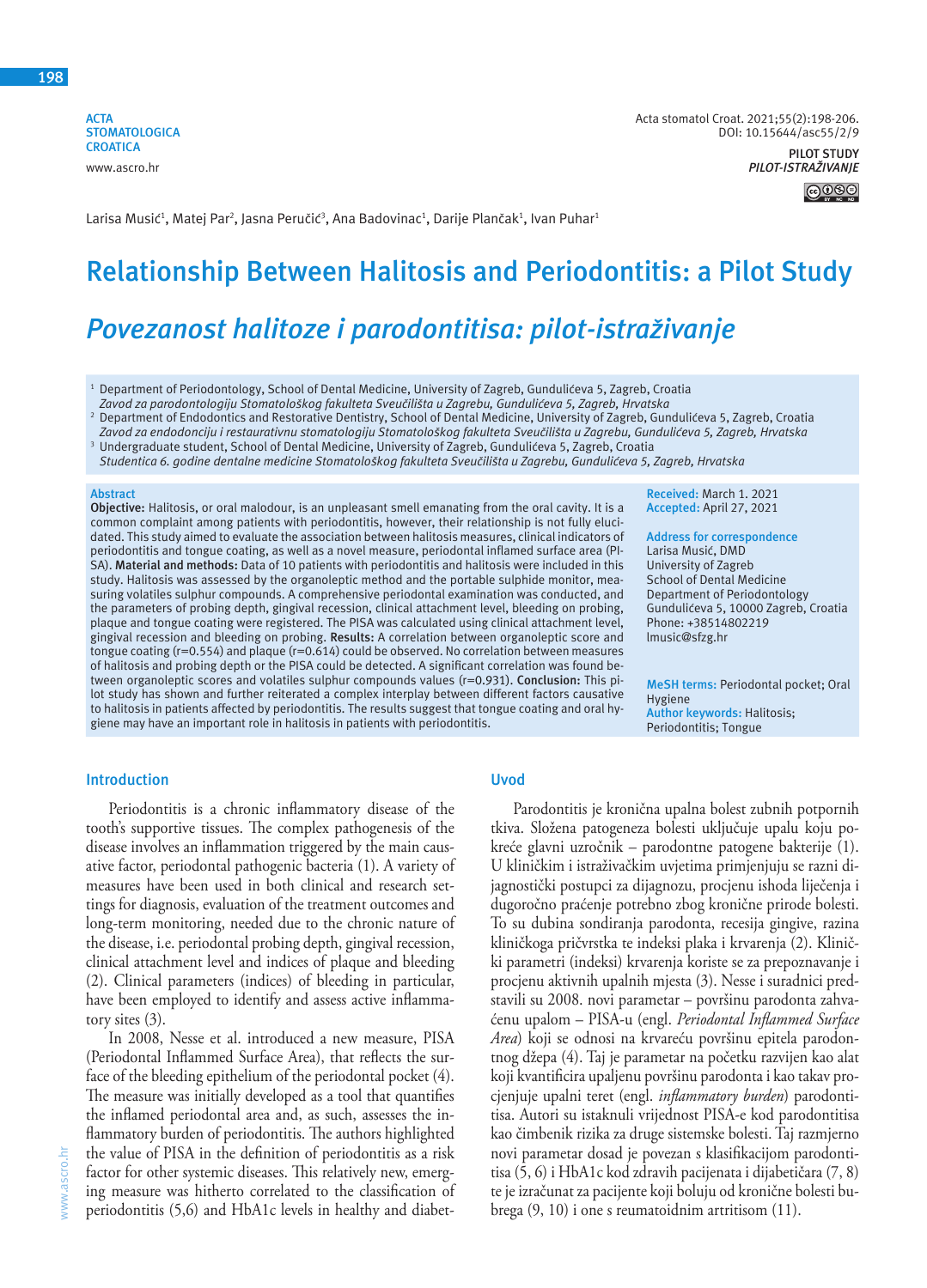ic patients (7,8) and calculated for chronic kidney disease (9,10) and rheumatoid arthritis patients (11).

Halitosis is defined as an unpleasant smell emanating from the oral cavity. Quirynen et al. reported on the etiology and characteristics of 2000 patients who visited a specialised, multidisciplinary halitosis clinic in Belgium (12). Almost 80% of halitosis cases were of intra-oral origin. Tongue coating was the most common cause, followed by gingivitis/ periodontitis and a combination of the two, accounting, respectively, for 43%, 11% and 18% of the cases.

The olfactory malodourous compounds are primarily the endproducts of microbial degradation of both sulphurcontaining (i.e. cysteine, cystine, methionine) and non-sulphur-containing amino acids (i.e. tryptophan, lysine, ornithine). These amino acids are mainly derived from proteins present in bacterial plaque, saliva, blood and tongue coating. Volatile compounds containing sulphur (i.e. volatile sulphur compounds - VSCs), hydrogen sulphide (H<sub>2</sub>S), methyl mercaptan (CH<sub>3</sub>SH) and dimethyl sulphide  $[(CH<sub>3</sub>)<sub>2</sub> S]$ , are the major contributors to halitosis. Non-sulphur-containing volatile compounds, i.e. indole, skatole, amines and ammonia, contribute to halitosis to a lesser extent (13,14).

Halitosis is a common complaint in the population of patients affected by periodontitis. Anaerobic gram-negative bacteria of the red complex, *Porphyromonas gingivalis*, *Tanerella forsythia* and *Treponema denticola*, strongly relate to clinical measures of periodontal disease and are also associated with higher production of VSCs (15,16). However, the literature on the association between the depth of periodontal pockets and VSC production in patients with periodontitis reports conflicting data (17). Furthermore, there is a growing body of evidence that the activity of the disease, i.e. inflammation, expressed through measures of bleeding, is related to oral malodour (18–22). In patients with periodontitis, tongue coating can be another contributing factor to oral malodour since it has been reported that patients with periodontitis produce more tongue coating than healthy individuals (18).

Thus, this pilot study aims to evaluate the association between halitosis measures, clinical indicators of periodontitis and tongue coating. Furthermore, this study explores the correlation between halitosis parameters and a novel measure, periodontal inflamed surface area (PISA).

#### **Material and methods**

### Study subjects

This pilot study is part of the doctoral dissertation study "Effect of probiotic *Lactobacillus reuteri* as an adjunct to nonsurgical treatment on halitosis of patients with periodontitis: a randomised placebo-controlled trial", approved by the Ethics Committee of the School of Dental Medicine of the University of Zagreb (05-PA-15-11/2017). The present study used baseline clinical data obtained from 10 patients who participated in the study.

Patients that were seeking or were referred for periodontal care to the Department of Periodontology of the School of Dental Medicine of the University of Zagreb were screened for possible inclusion in the study. Furthermore, a simple di-

Halitoza se definira kao neugodan vonj koji se širi iz usne šupljine. Quirynen i suradnici izvijestili su o etiologiji i karakteristikama 2000 pacijenata koji su posjetili specijaliziranu multidisciplinarnu kliniku za halitozu u Belgiji (12). Gotovo 80 % slučajeva halitoze bilo je intraoralnog podrijetla. Naslage na jeziku bile su najčešći uzrok, nakon čega slijedi gingivitis/parodontitis i kombinacija gore navedenoga, odnosno prema učestalosti u 43 %, 11 % i 18 % slučajeva. Spojevi neugodnog mirisa kod halitoze uglavnom su krajnji produkti mikrobne razgradnje aminokiselina i onih koji sadržavaju sumpor (tj. cistein, cistin, metionin) i aminokiselina koje ne sadržavaju sumpor (tj. triptofana, lizina ili ornitina). Te aminokiseline uglavnom potječu iz proteina u bakterijskom plaku, slini, krvi i jeziku. Hlapljivi spojevi koji sadržavaju sumpor (engl. *volatile sulphur compounds* – VSCs), sumporovodik (H<sub>2</sub>S), metil-merkaptan (CH<sub>3</sub>SH) i dimetilni sulfid  $[(CH<sub>3</sub>)<sub>2</sub>S]$  glavni su uzročnici halitoze. Hlapljivi spojevi koji ne sadržavaju sumpor, tj. indol, skatol, amini i amonijak, pridonose halitozi u manjoj mjeri (13, 14).

Pacijenti s dijagnozom parodontitisa učestalo se žale na halitozu. Anaerobne gram-negativne bakterije crvenoga kompleksa – *Porphyromonas gingivalis, Tanerella forsythia i Treponema denticola* – snažno su povezane s kliničkim vrijednostima parodontitisa te s većom produkcijom VSC-a (15, 16). No u literaturi postoje oprečni podatci o povezanosti dubine parodontnih džepova i stvaranja VSC-a kod pacijenata s parodontitisom (17). Nadalje, sve je više dokaza da je aktivnost bolesti, tj. upala izražena u vrijednostima krvarenja, povezana sa zadahom (18 – 22). Kod pojedinaca s parodontitisom naslage na jeziku mogu biti još jedan čimbenik koji pridonosi neugodnom zadahu, jer je zabilježeno da takvi pacijenti imaju više naslaga na jeziku nego zdrave osobe (18).

Dakle, ovim pilot-istraživanjem želi se procijeniti povezanost između mjera halitoze, kliničkih pokazatelja parodontitisa i naslaga na jeziku. Cilj je također istražiti vezu između parametara halitoze i površine parodonta zahvaćene upalom (PISA).

# **Materijali i metode**

#### Sudionici

Ovo pilot-istraživanje dio je istraživanja u sklopu doktorske disertacije "Učinak probiotika *Lactobacillius reuteri* kao dodatne terapije uz nekirurško liječenje halitoze kod bolesnika s parodontitisom − randomizirano placebom kontrolirano ispitivanje" koju je odobrilo Etičko povjerenstvo Stomatološkog fakulteta Sveučilišta u Zagrebu (05-PA-15-11/2017). U ovom su se istraživanju koristili početni klinički podatci 10 pacijenata uključenih u istraživanje.

Pacijenti koji su tražili ili su upućeni na parodontnu terapiju u Zavod za parodontologiju Stomatološkog fakulteta Sveučilišta u Zagrebu pregledani su radi mogućeg uključivanja u istraživanje. Nadalje, korištena je jednostavna dihoto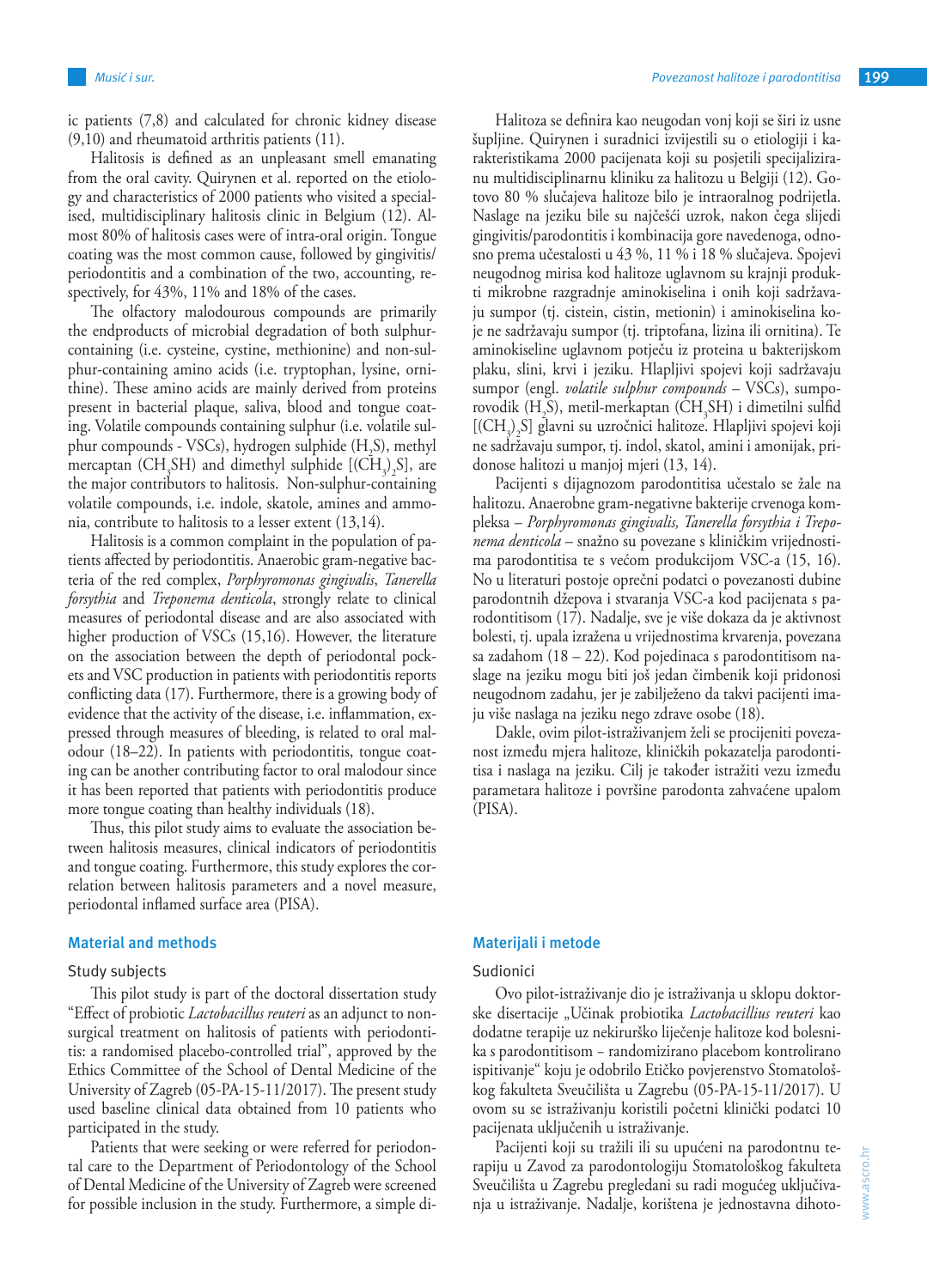chotomous organoleptic assessment (halitosis present / not present) was employed as a preliminary screening method for halitosis. A thorough medical and dental history was then taken, following the recommendations from an international workshop consensus (25) to exclude extraoral halitosis, causative of systemic diseases and/or medications.

Inclusion criteria were: 1) Systemically healthy patients of both genders; 2) Non-smokers; 3) Presenting at least 20 teeth; 4) Untreated moderate to advanced generalised chronic periodontitis according to the 1999 Classification (23) / Generalised periodontitis stage II-IV according to the 2017 Classification (24); 4) Halitosis of intraoral origin, with a level of total sulphur compounds concentration - tVSC≥160 parts per billion (ppb) measured with a portable sulphide monitor (Halimeter®, Interscan Corporation Chatsworth, CA, USA).

Exclusion criteria were 1) Pregnant and lactating females; 2) Antibiotics received for dental or non-dental purposes within 6 months before the start of the study; 3) Presence of systemic diseases or the use of medication that may affect periodontal tissues, the parameter of bleeding that can be the cause of extra-oral malodour; 4) Acute oral or periodontal inflammation or infection (i.e. pericoronitis, necrotising periodontal diseases, etc.)

A comprehensive periodontal examination was performed by a single, calibrated periodontist (L.M.) The following parameters were measured and registered using a UNC-15 periodontal probe (Hu Friedy, Chicago, IL, USA): periodontal pocket depth (PPD), plaque (calculated as fullmouth plaque score – FMPS), bleeding on probing (calculated as full-mouth bleeding score – FMBS) and gingival recession (REC). A periodontal assessment of the parameters was done at 6 sites per tooth, excluding third molars due to the high prevalence of agenesis, absence due to extraction, malpositioning or infraocclusion, which may present difficulties in measuring periodontal parameters.

#### Halitosis assessment

Halitosis assessment was performed using an organoleptic method and a portable sulphide monitor, measuring tVSC, i.e. total concentration of the 3 sulphur compounds hydrogen sulphide, methyl mercaptan and dimethyl sulphide (Halimeter®, Interscan Corporation Chatsworth, CA, USA). Both procedures were performed following recommendations from the literature (26) and the manufacturer's instructions for the use of device (27). Patients were requested to refrain from eating spicy food, onion and garlic at least 24 hours before the assessment. Furthermore, they were asked not to use scented oral hygiene products on the morning of and have breakfast at least 2 hours before the measurement. All of the measurements were made in the morning, between 08:00 and 11:00 a.m.

The organoleptic assessment and scoring were done by a single clinician (L.M.) The participant was asked to keep the mouth closed for 2 min and breathe through the nose. The examiner positioned approximately 5 – 10 cm from the participant's mouth, scored the breath with the mouth open while the patient was slowly exhaling the breath. Malodour was given an organoleptic score (OLS) from 0 to 5 as follows:

mna organoleptička procjena (halitoza prisutna / nije prisutna) kao preliminarna metoda probira za halitozu. Zatim je uzeta detaljna medicinska i stomatološka anamneza, slijedeći preporuke konsenzusa međunarodne radionice (25) kako bi se isključila ekstraoralna halitoza prouzročena sustavnim bolestima i/ili lijekovima..

Kriteriji za uključivanje bili su: 1) Sistemski zdravi pacijenti obaju spolova; 2) Nepušači; 3) Prisutnost najmanje 20 zuba; 4) Neliječeni umjereni do uznapredovali generalizirani kronični parodontitis prema Klasifikaciji iz 1999. godine (23) / Generalizirani parodontitis stadij II – IV prema Klasifikaciji iz 2017. godine (24); 4) Halitoza intraoralnog podrijetla s razinom koncentracije ukupnih sumpornih spojeva tVSC ≥ 160 dijelova na milijardu (ppb), izmjerena prijenosnim sulfidnim monitorom (Halimeter®, Interscan Corporation Chatsworth, CA, SAD).

Kriteriji za isključenje bili su: 1) Trudnice i dojilje; 2) Antibiotici uzeti u stomatološke ili nestomatološke svrhe 6 mjeseci prije početka istraživanja; 3) Sustavne bolesti ili uporaba lijekova koji mogu utjecati na parodontna tkiva, parametar krvarenja ili ekstraoralni uzroci zadaha; 4) Akutna oralna ili parodontna upala ili infekcija (tj. perikoronitis, nekrotizirajuće parodontne bolesti itd.).

Sveobuhvatan parodontni pregled obavio je jedan kalibrirani parodontolog (L. M.). Sljedeći parametri izmjereni su i registrirani parodontnom sondom UNC-15 (Hu Friedy, Chicago, IL, SAD): dubina parodontnog džepa (PPD), plak (izračunato kao prisutnost plaka na razini cijelih usta – FMPS), krvarenje pri sondiranju (izračunato kao krvarenje na razini cijelih usta – FMBS) i recesija gingive (REC). Parodontna procjena parametara provedena je na šest mjesta po zubu, isključujući treće kutnjake zbog velike prevalencije njihove ageneze, odsutnosti zbog ekstrakcije i malpozicije ili infraokluzije, što može činiti poteškoće u mjerenju parodontnih parametara.

#### Procjena halitoze

Procjena halitoze provedena je organoleptičkom metodom i prijenosnim sulfidnim monitorom mjereći tVSC, tj. ukupnu koncentraciju triju spojeva sa sumporom – vodikova sulfida, metil-merkaptana i dimetilnog sulfida (Halimeter®, Interscan Corporation Chatsworth, CA, SAD). Oba postupka obavljena su prema preporukama iz literature (26) i proizvođača uređaja (27). Od pacijenata je zatraženo da se suzdrže od konzumiranja začinjene hrane, luka i češnjaka najmanje 24 sata prije procjene. Nadalje, zamoljeni su da se ujutro na dan pregleda ne koriste mirisnim proizvodima za oralnu higijenu i doručkuju najmanje dva sata prije mjerenja. Sva mjerenja obavljena su između 8 i 11 sati.

Organoleptičku procjenu i bodovanje obavio je jedan kliničar (L. M.). Sudionika je zamolio da drži usta zatvorena dvije minute i diše kroz nos. Ispitivač se nalazio od 5 do 10 cm od usta sudionika te je ocijenio dah iz otvorenih usta te dok je pacijent polako izdisao. Zadah je organoleptički ocijenjen (OLS) od 0 do 5: 0 – nema zamjetnog mirisa; 1 – vonj se jedva osjeća; 2 – vonj je blag, ali se jasno osjeća; 3 – umjeren vonj; 4 – jak vonj; 5 – izniman smrad prema Rosenbergu i suradnicima (28).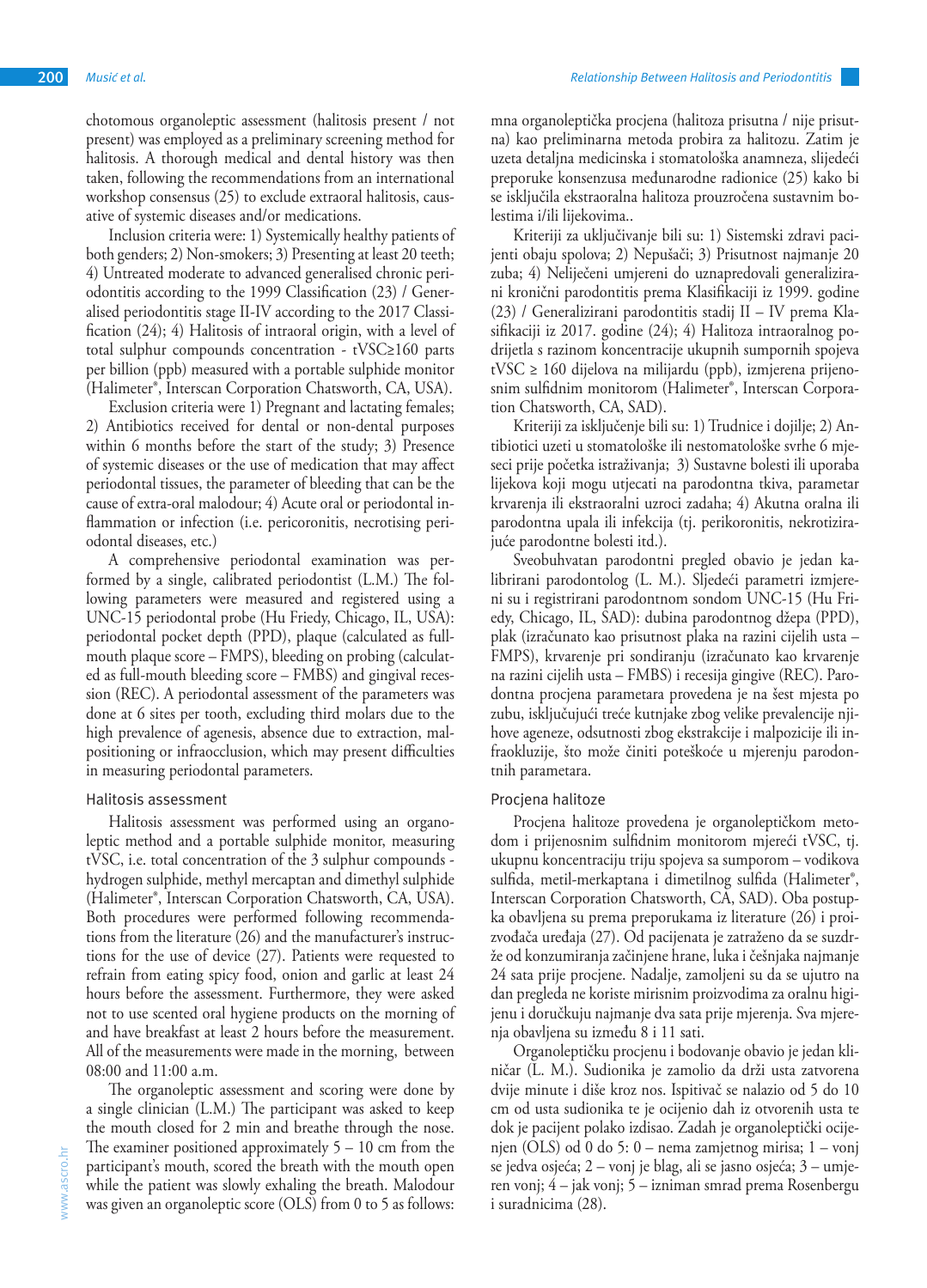0: no appreciable odour; 1: barely noticeable odour; 2: slight, but clearly noticeable odour; 3: moderate odour; 4: strong odour; and 5: extremely foul odour, as described by Rosenberg et al. (28).

The measurement of the tVSC (total volatile sulfur compounds) concentration, expressed as parts per billion, was obtained using the portable sulphide monitor. A disposable tube was inserted approximately  $3 - 4$  cm into the participant's mouth, slightly opened, without touching any of the oral surfaces. 3 consecutive measurements were taken, and the mean of the measurements was recorded (Figure 1).

## Tongue coating evaluation

The tongue coating (TC) assessment was done using the Winkel Tongue Coating Index (WTCI) (29). The dorsum of the tongue was divided into six areas, three in the anterior portion and three in the posterior portion, and each area was then assigned one of the three possible scores. No coating was scored as 0, light coating as 1 and heavy coating as 2, with a total tongue score ranging from 0 to 12.

#### PISA calculation

PISA was calculated using an available calculator within an Excel spreadsheet, prepared by the authors Nesse et al. (4) and uploaded on the website www.parsprototo.info for research use. The calculation was done in 7 steps, previously reported in detail by the authors. In short: 1) Mean clinical attachment level (CAL) was calculated for each tooth after data input; 2) Calculated mean CAL was translated into attachment loss surface area (ALSA) for each tooth with an appropriate formula; 3) Mean recession was calculated for each tooth after data input; 4) Calculated mean recession was translated into recession surface area (RSA) for each tooth with an appropriate formula; 5) RSA was subtracted from ALSA for each tooth, calculating periodontal epithelial surface area (PESA); 6) PESA of each tooth was multiplied by the proportion of positive BOP sites of that tooth, rendering periodontal inflamed surface area (PISA); 7) Total PISA was calculated through the sum of PISAs of each individual tooth.

## Data analysis

The normality of distribution was evaluated using the Shapiro-Wilk test and by inspecting normal Q-Q plots. Due to identified departures from normality, data were presented as medians and interquartile ranges. A non-parametric correlation analysis (Spearman) was used to explore the relationship between variables PISA, FMBS, FMPS, PPD≥4mm, PPD≥6mm, tVSC, OLS, and TC. The statistical analysis was performed using SPSS (version 20, IBM, Armonk, NY, USA). Due to exploratory nature of this pilot study, the level of significance was set at  $\alpha = 0.1$  (30).

#### **Results**

## General results

A total of 10 participants, 5 male and 5 female, were included in this pilot study. The median age was 38.5 (range

Mjerenje koncentracije tVSC-a (ukupnih hlapljivih sumpornih spojeva), izraženo u dijelovima na milijardu, učinjeno je s pomoću prijenosnoga sulfidnog monitora. Jednokratna mjerna cjevčica umetnuta je od 3 do 4 cm u sudionikova usta koja su bila minimalno otvorena, bez dodirivanja bilo koje površine usne šupljine. Učinjena su tri uzastopna mjerenja i zabilježena je srednja vrijednost mjerenja (slika 1.).

#### Procjena naslaga na jeziku

Procjena obloženosti, tj. naslaga na jeziku (TC) provedena je s pomoću Winkelova indeksa obloženosti jezika (WT-CI) (29). Dorzum jezika podijeljen je na šest područja – tri u prednjem i tri u stražnjem dijelu, a svakom se području zatim dodijelio jedan od triju mogućih rezultata. Ako nema naslaga, ocjena je 0, mala količina naslaga znači ocjenu 1, a velika količina ocjenu 2, s ukupnim rezultatom u rasponu od 0 do 12.

# Izračun PISA vrijednosti

PISA je izračunata korištenjem dostupnog kalkulatora u proračunskoj tablici Excel koju su pripremili autori Nesse i suradnici (4) i koja je postavljena na mrežnu stranicu www.parsprototo.info radi primjene u istraživanjima. Izračun se obavlja u sedam koraka, što su autori prethodno detaljno objasnili. Ukratko: 1) Prosječna razina kliničkoga pričvrstka (CAL) izračunava se za svaki zub nakon unosa podataka; 2) Izračunata srednja vrijednost CAL-a pretvara se u površinu gubitka pričvrstka (ALSA) za svaki zub s odgovarajućom formulom; 3) Prosječna recesija izračunava se za svaki zub nakon unosa podataka; 4) Izračunata srednja vrijednost recesije prevodi se u površinu recesije (RSA) za svaki zub s odgovarajućom formulom; 5) RSA se oduzima od ALSA-e za svaki zub, računajući površinu parodontnog epitela (PESA); 6) PESA svakog zuba množi se s brojem pozitivnih BOP mjesta toga zuba, što čini upaljenu parodontnu površinu (PISA); 7) Ukupna PISA izračunava se na temelju zbroja PISA-e svakoga zuba.

#### Analiza podataka

Normalnost raspodjele procijenjena je Shapiro-Wilkovim testom i ispitivanjem normalnih Q-Q ploha. Zbog utvrđenih odstupanja od normalnoga, podatci su predstavljeni kao medijani i interkvartilni rasponi. Neparametijska korelacijska analiza (Spearman) korištena je za istraživanje odnosa između varijabli PISA, FMBS, FMPS, PPDn ≥ 4 mm, PPD ≥ 6 mm, tVSC, OLS i TC. Statistička analiza provedena je s pomoću SPSS-a (verzija 20, IBM, Armonk, NY, SAD). Zbog eksploratorne prirode ovoga pilot-istraživanja razina značajnosti postavljena je na  $\alpha = 0,1$  (30).

# **Rezultati**

### Opći rezultati

Ukupno 10 sudionika – 5 muškaraca i 5 žena – bilo je uključeno u ovo pilot-istraživanje. Srednja dob bila je 38,5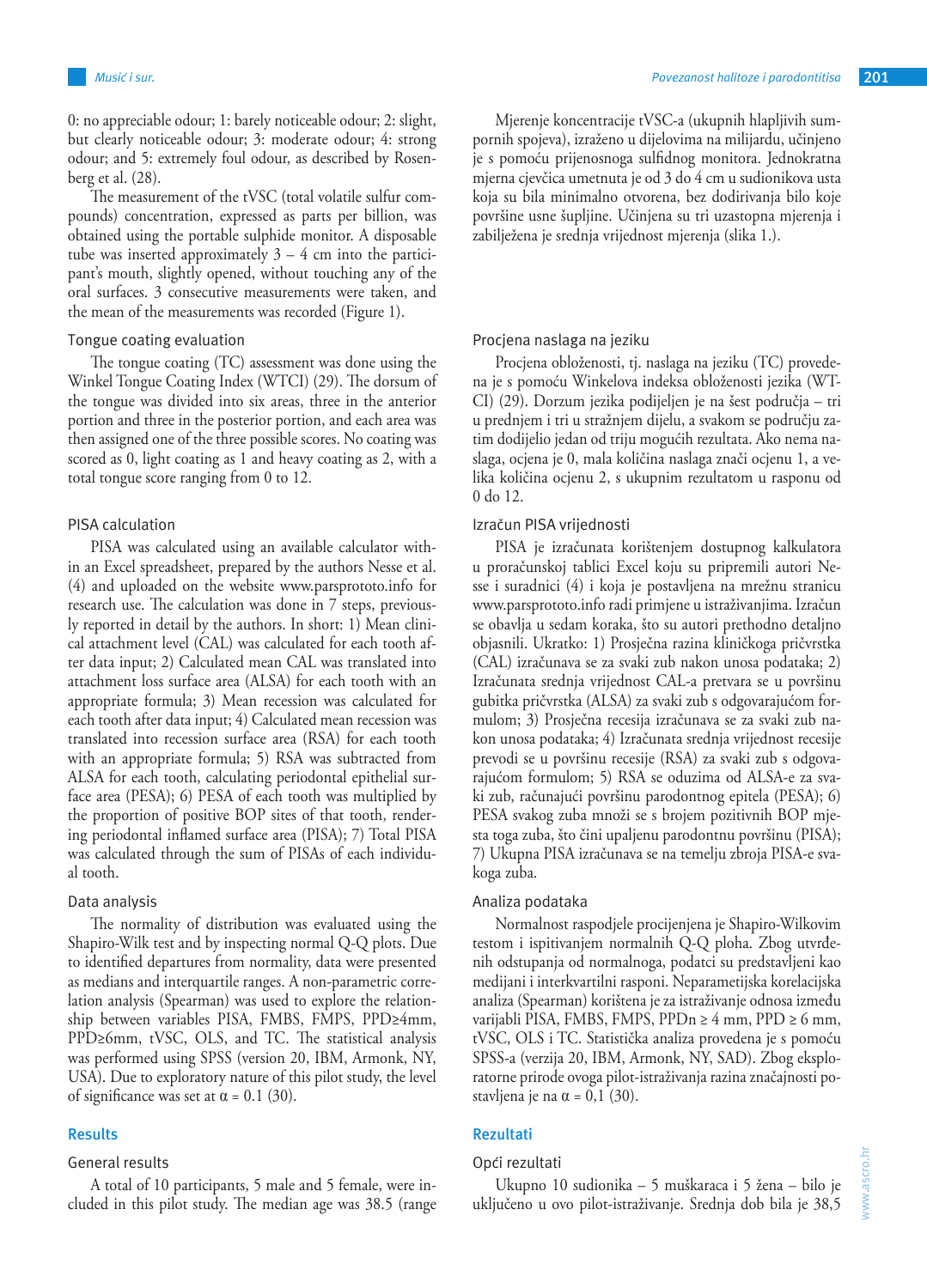

29 – 72). The median, minimum and maximum, and interquartile range of the measured parameters are listed in Table 1. The median PISA value was 1617.8. The halitosis measures median values, OLS and tVSC were 3.0 and 334.5, respectively. The median tongue coating value was 5.0.

## Correlations between different parameters

In terms of the association between the clinical and halitosis measures, significant correlations were found between the OLS and FMPS (r=0.614, p=0.059), as well as between the OLS and TC  $(r=0.554, p=0.097)$  (Table 2). A significant correlation was found between OLS and tVSC values, r=0.931, p<0.001 (Figure 2).

In addition, the PISA values showed a positive correlation with FMBS and FMPS indices, r=0.733, p=0.016 and r=0.839; p=0.002, respectively.

(raspon 29 – 72). Medijan, minimum i maksimum te interkvartilni raspon izmjerenih parametara navedeni su u tablici 1. Medijan vrijednosti PISA-e bio je 1617,8. Srednje vrijednosti mjerenja halitoze – OLS i tVSC, iznosile su 3,0, odnosno 334,5. Srednja vrijednost naslaga na jeziku bila je 5,0.

#### Povezanost između različitih parametara

Kad je riječ o povezanosti kliničkih mjera i mjera halitoze, pronađene su značajne korelacije između OLS-a i FMPS-a (r  $= 0.614$ , p = 0,059) te između OLS-a i TC-a (r = 0,554, p = 0,097) (tablica 2.). Pronađena je značajna korelacija između vrijednosti OLS-a i tVSC-a, r = 0,931, p < 0,001 (slika 2.).

Uz to su vrijednosti PISA-e pokazale pozitivnu korelaciju s indeksima FMBS i FMPS, r = 0,733, p = 0,016 i r = 0,839;  $p = 0,002$ .

| Table 1 | Median, minimum and maximum, and interguartile range of age, clinical periodontal measures, halitosis measures and tongue |
|---------|---------------------------------------------------------------------------------------------------------------------------|
|         | coating                                                                                                                   |
|         |                                                                                                                           |

**Tablica 1.** Medijan, minimum i maksimum te interkvartilni raspon dobi, kliničkih parodontnih parametara, parametara halitoze i naslaga na ieziku

|                           | Median • Medijan | <b>Minimum</b> | Maximum • Maksimum | Interquartile range •<br>Interkvartilni raspon |
|---------------------------|------------------|----------------|--------------------|------------------------------------------------|
| Age $\bullet$ Dob (y)     | 38.5             | 29.0           | 72.0               | 12.0                                           |
| $PISA$ (mm <sup>2</sup> ) | 1617.8           | 1248.6         | 2950.7             | 934.4                                          |
| FMBS $(\% )$              | 78.0             | 61.9           | 100.0              | 25.4                                           |
| FMPS(%)                   | 82.9             | 75.0           | 100.0              | 17.6                                           |
| $PPD \geq 4mm(N)$         | 57.0             | 41.0           | 111.0              | 53.0                                           |
| $PPD \geq 6mm(N)$         | 14.5             | 0.0            | 63.0               | 17.0                                           |
| $tVSC$ (ppb)              | 334.5            | 184.0          | 462.0              | 176.0                                          |
| OLS(N)                    | 3.0              | 2.0            | 5.0                | 1.0                                            |
| TC(N)                     | 5.0              | 1.0            | 10.0               | 4.0                                            |

PISA – periodontal inflamed surface area • površina parodontne upale; FMBS – full-mouth bleeding score • iznos krvarenja na razini cijelih usta; FMPS – full-mouth plaque score • iznos plaka na razini cijelih usta; PPD≥4mm – pocket probing depth ≥4mm • dubina sondiranja parodontnog džepa ≥ 4 mm; PPD≥6mm – pocket probing depth ≥6m • dubina sondiranja parodontnog džepa ≥ 6 mm m; tVSC – total volatile sulphur compounds, measured with Halimeter® • ukupni hlapljivi sumporni spojevi izmjereni instrumentom Halimeter®; OLS – organoleptic score • organoleptička ocjena; TC – tongue coating • obloženost (naslage) jezika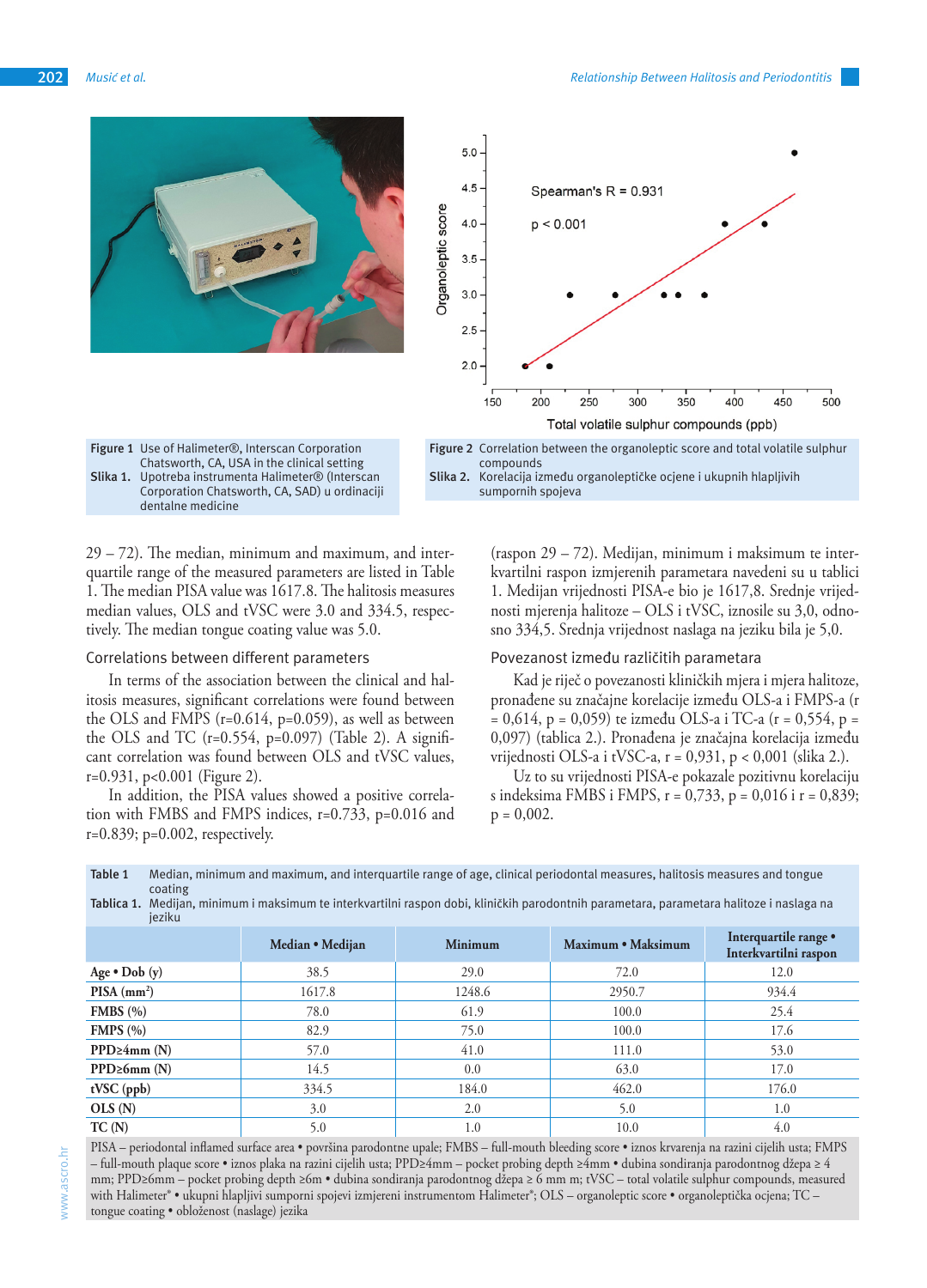#### **Table 2** Correlation between different parameters **Tablica 2.** Korelacija između različitih parametara

| <b>Tablica 2.</b> Nortiacija izniegu razlicitni parametara |             |                          |              |                |               |      |              |              |  |  |  |
|------------------------------------------------------------|-------------|--------------------------|--------------|----------------|---------------|------|--------------|--------------|--|--|--|
|                                                            | <b>PISA</b> | <b>FMBS</b>              | <b>FMPS</b>  | $PPD \geq 4mm$ | $PPD \ge 6mm$ | tVSC | <b>OLS</b>   | <b>TC</b>    |  |  |  |
| <b>PISA</b>                                                | ۰.          | 0.733(0.016)             | 0.839(0.002) | 0.572(0.084)   | 0.697(0.025)  |      | ٠            |              |  |  |  |
| <b>FMBS</b>                                                |             | $\overline{\phantom{a}}$ | 0.742(0.014) | 0.652(0.041)   |               |      |              |              |  |  |  |
| <b>FMPS</b>                                                |             | ٠                        |              | 0.599(0.067)   |               |      | 0.614(0.059) |              |  |  |  |
| $PPD \geq 4mm$                                             | ۰           | $\overline{\phantom{a}}$ |              |                | ۰             |      |              |              |  |  |  |
| $PPD \geq 6mm$                                             | ۰           | $\overline{\phantom{a}}$ |              | ۰              | ۰             |      |              |              |  |  |  |
| tVSC                                                       |             | $\overline{\phantom{a}}$ |              |                |               |      | 0.931(0.000) |              |  |  |  |
| <b>OLS</b>                                                 | ۰           | ٠                        |              | ۰              | ۰             |      | -            | 0.554(0.097) |  |  |  |
| TC                                                         |             |                          |              |                |               |      |              |              |  |  |  |
|                                                            |             |                          |              |                |               |      |              |              |  |  |  |

Values • Vrijednosti: Spearman's correlation coefficient - r (p-values) • Spearmanov koeficijent korelacije – r (p-vrijednosti)

PISA – periodontal inflamed surface area • površina parodontne upale; FMBS – full-mouth bleeding score • iznos krvarenja na razini cijelih usta; FMPS – full-mouth plaque score • iznos plaka na razini cijelih usta; PPD≥4mm – pocket probing depth ≥4mm • dubina sondiranja parodontnog džepa ≥ 4 mm; PPD≥6mm – pocket probing depth ≥6m • dubina sondiranja parodontnog džepa ≥ 6 mm m; tVSC – total volatile sulphur compounds, measured with Halimeter® • ukupni hlapljivi sumporni spojevi izmjereni instrumentom Halimeter®; OLS – organoleptic score • organoleptička ocjena; TC – tongue coating • obloženost (naslage) jezika

## **Discussion**

The present pilot study explored the correlation between the parameters of halitosis and clinical indicators of periodontitis, tongue coating and, for the first time, the PISA.

Rizzo (31) and Tonzetich (32) were among the first to report a correlation between the production of sulfur compounds and periodontal disease, particularly the presence of periodontal pockets. While other research groups published similar findings, the correlation between the halitosis parameters and periodontal pocket depth was not always exclusive. A study by Liu et al., on a large population of 2000 participants, reported a significant correlation between the OLS and tVSC levels and pocket depth, however, tongue coating was highlighted as the most significant variable related to the oral malodour measures (19). Yaegaki & Sanada (18) showed the association between a higher concentration of methyl mercaptan in patients with pocket depths above 4 mm and bleeding on probing. The severity of periodontitis correlated with halitosis as reported by Söder et al. (33), as well as measures of oral hygiene, expressed through plaque and calculus indices. In our study, however, the number of pockets above 4 mm and 6mm, respectively, showed no significant correlation with halitosis measures.

It is important to emphasize the fact that not all evidence supports the existence of correlation between the number of periodontal pockets and depth with halitosis measures, thus questioning the causative relationship between periodontitis and halitosis. Bosy et al. (34) found a correlation between tongue coating and floss odour after insertion in the interdental area with tVSC and OLS values. However, no significant difference in halitosis measures could be observed among patients with periodontitis and healthy groups of participants. In the present study, an association between OLS and FMPS was also observed. While the indices measuring plaque, i.e. oral hygiene, are not the same as ours and the abovementioned study, it has been suggested in the literature that poor oral hygiene could be a source of halitosis of patients with periodontitis irrespective of the presence of periodontal pockets (35).

## **Rasprava**

Autori ovog pilot-projekta istraživali su korelaciju između parametara halitoze i kliničkih parametara parodontitisa, obloženosti jezika i, prvi put, PISA-e.

Rizzo (31) i Tonzetich (32) među prvima su izvijestili o povezanosti između stvaranja sumpornih spojeva i parodontne bolesti, odnosno prisutnosti parodontnih džepova. Iako su druge istraživačke skupine to potvrđivale, povezanost između parametara halitoze i dubine parodontnog džepa nije uvijek bila jedinstvena. Istraživanje Liua i suradnika, na velikoj populaciji od 2000 sudionika, pokazalo je da je riječ o značajnoj korelaciji između razine OLS-a i tVSC-a i dubine džepa, međutim obloženost jezika istaknuta je kao najznačajnija varijabla povezana s oralnim vrijednostima zadaha (19). Yaegaki i Sanada (18) istaknuli su povezanost veće koncentracije metil-merkaptana kod pacijenata s dubinom džepa iznad 4 mm i krvarenjem pri sondiranju. Kako su izvijestili Söder i suradnici (33), uznapredovalost parodontitisa korelirala je s halitozom, ali i s vrijednostima oralne higijene izraženima kroz indekse plaka i kamenca. No u našem istraživanju broj džepova iznad 4 mm, odnosno 6 mm, nije pokazao značajnu korelaciju s vrijednostima halitoze.

Važno je istaknuti da svi dokazi ne podupiru povezanost broja i dubine parodontnih džepova s vrijednostima halitoze, čime se dovodi u pitanje uzročni odnos između parodontitisa i halitoze. Bosy i suradnici (34) pronašli su korelaciju između naslaga na jeziku i mirisa zubnog konca nakon umetanja u međuzubno područje s vrijednostima tVSC-a i OLS-a. No nije se mogla uočiti značajna razlika u jačini halitoze između pacijenata s parodontitisom i zdravih sudionika. U ovom istraživanju zapažena je i povezanost između OLS-a i FMPSa. Iako indeksi kojima se mjeri plak, tj. oralna higijena, nisu jednaki u ovom i prije spomenutom istraživanju, u literaturi se sugerira da bi loša oralna higijena mogla biti izvor halitoze kod bolesnika s parodontitisom, bez obzira na parodontne džepove (35).

Calil i suradnici te De Boever i Loesche (36, 37) izvijestili su o povezanosti između halitoze i količine naslaga na jeziku, ali ne i o uznapredovalosti parodontitisa. Presječna istraživa-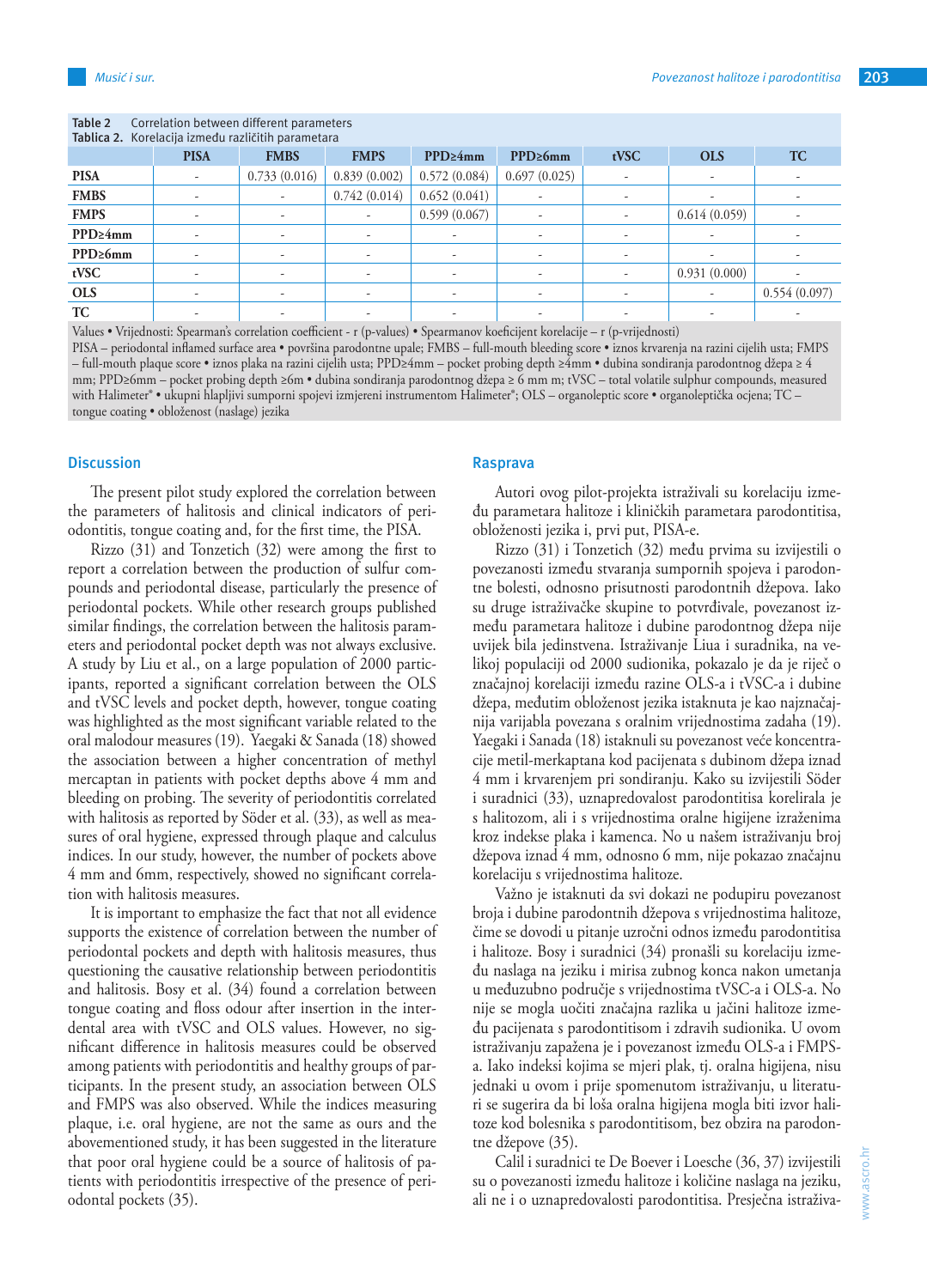Calil et al. and De Boever & Loesche (36,37) reported an association between halitosis and tongue coating measures, yet not with periodontal disease measures.

As seen in the general population-based cross-sectional studies (12,19,20), tongue coating is suggested to be the primary cause of halitosis among periodontally healthy subjects. This is primarily attributed to the large surface of the tongue's dorsum and its morphology (38), thus contributing to the accumulation of dead microbial and host cells, the source of halitosis. Furthermore, taking into account the evidence highlighted hitherto, it has been suggested that tongue coating is also an important contributing factor to halitosis in patients with periodontitis, since they produce more tongue coating than healthy individuals (39). They also harbour greater counts of the VSC-producing periodontal pathogen, *Porphyromonas gingivalis,* on the dorsum of the tongue (40). Our study showed a correlation between tongue coating and OLS values, but not tVSC. While sulphide monitors such as Halimeter® and OralChroma™ are an objective measuring of tVSCs and previous studies confirmed their clinical value, they fail to capture the contributions of non-sulfur compounds to the overall halitosis (14,41,42). An organoleptic assessment is considered the gold standard for halitosis detection because the human nose can evaluate a greater variety of malodourous compounds/odourants (41). According to the manufacturer of the Halimeter, patients are diagnosed with halitosis when the level of tVSCs exceeds 160 ppb, but as suggested by Vandekerckhove et al. (41) this cut-off should be lowered in order to improve the sensitivity of the instrument with regard to organoleptic testing. The range of OLS and tVSC values in our study ranged from 2 - 5 and 184.0 - 462.0 ppb, respectively, and a strong correlation was found between the two halitosis variables  $(r = 0.931)$ . This is considered an important finding, considering that this pilot study was performed as a preliminary investigation for the upcoming comprehensive study "Effect of probiotic *Lactobacillus reuteri* as an adjunct to nonsurgical treatment on halitosis of patients with periodontitis: a randomised placebo-controlled trial", in which halitosis measurements will be done by OLS assessment, and Halimeter® as an adjunct.

As indicated before, bleeding expressed through various bleeding and inflammation indices was found to be correlated to halitosis in several published studies (18,19,21,43,44). Bleeding is a sign of inflammation of the connective tissue of the gingiva. Thus, a variety of bleeding indices are employed to assess the presence of inflammation. In particular, when bleeding is associated with pocket probing, it indicates a site with active periodontal disease (3,45). A possible explanation for the association of bleeding pockets and halitosis is the presence of periodontal pathogens, VSC-producing anaerobic bacteria at such sites (46). Indeed, as highlighted in a study by Torresyap et al., intra-pocket sulfide levels, measured with a specific Diamond Probe/Perio 2000 system, are higher in deeper pockets with higher counts of orange- and red-complex bacteria (47). Since PISA is a parameter that quantifies the surface of the bleeding epithelium of the pocket, one of the hypotheses of this study was that a correlation between this novel measure and halitosis might be observed.

nja u općoj populaciji (12, 19, 20) sugeriraju da je obloženi jezik primarni uzrok halitoze kod parodontno zdravih ispitanika. To se u prvom redu pripisuje velikoj površini dorzuma jezika i njegovoj morfologiji (38), što pridonosi nakupljanju mrtvih mikrobnih stanica i stanica domaćina, izvora halitoze. Nadalje, uzimajući u obzir dosadašnje dokaze, smatra se da je obloženi jezik također važan čimbenik koji pridonosi halitozi kod pacijenata s parodontitisom, jer takvi pacijenti i stvaraju više naslaga na jeziku nego zdrave osobe (39). Također imaju veći broj parodontopatogena koje proizvodi VSC, *Porphyromonas gingivalis*, na dorzumu jezika (40). Naše je istraživanje pokazalo korelaciju između naslaga na jeziku i vrijednosti OLS-a, ali ne i tVSC-a. Iako sulfidni monitori poput Halimetera® i OralChroma™ služe za objektivno mjerenje tVSCa, a dosadašnja istraživanja potvrdila su njihovu kliničku vrijednost, oni ne uspijevaju zabilježiti doprinos nesumpornih spojeva u ukupnoj halitozi (14, 41, 42). Kao takva, organoleptička procjena smatra se *zlatnim standardom* za otkrivanje halitoze zato što ljudski nos može procijeniti veću raznolikost spojeva koji pridonose vonju iz usta (41). Prema uputama proizvođača Halimetra, pacijentima se dijagnosticira halitoza kada razina tVSC-a prelazi 160 ppb, ali kako su predložili Vandekerckhove i suradnici (41), tu bi graničnu vrijednost trebalo smanjiti kako bi se poboljšala osjetljivost instrumenta s obzirom na organoleptička ispitivanja. Raspon vrijednosti OLS-a i tVSC-a u našem istraživanju kretao se između 2 i 5 te 184,0 i 462,0 ppb, i utvrđena je snažna korelacija između tih dviju varijabli halitoze (r = 0,931). To se smatra važnim nalazom s obzirom na to da je pilot-istraživanje provedeno kao preliminarno za buduće sveobuhvatno istraživanje "Učinak probiotika *Lactobacillius reuteri* kao dodatne terapije uz nekirurško liječenje na halitozu kod pacijenata s parodontitisom − randomizirano placebom kontrolirano ispitivanje" u kojemu će se mjerenje halitoze obavljati OLS-om, a mjerni instrument Halimeter® koristit će se kao dodatni.

Kao što je već istaknuto, u nekoliko objavljenih istraživanja utvrđeno je da je krvarenje, izraženo različitim indeksima krvarenja i upale, povezano s halitozom (18, 19, 21, 43, 44). Krvarenje je znak upale vezivnoga tkiva gingive i zato se za procjenu upale upotrebljavaju različiti indeksi krvarenja. Konkretno, kada je krvarenje povezano sa sondiranjem parodontnih džepova, to upućuje na mjesto s aktivnom parodontnom bolešću (3, 45). Moguće objašnjenje povezanosti džepova koji krvare i halitoze jest prisutnost parodontopatogena, anaerobnih bakterija koje proizvode VSC na takvim mjestima (46). Kao što je istaknuto u studiji Torresyapa i suradnika, razine sulfidnih spojeva unutar džepa izmjerene specifičnim sustavom Diamond Probe / Perio 2000 veće su u dubljim džepovima s većim brojem bakterija narančastoga i crvenoga kompleksa (47). Kako je PISA parametar koji kvantificira površinu epitela džepa koji krvari, jedna od hipoteza ovog istraživanja bila je da se može uočiti povezanost između te mjere i halitoze. No istraživanje nije potvrdilo tu hipotezu jer nije ustanovljena povezanost s vrijednostima OLSa ili tVSC-a. Ipak, vrijednosti PISA-e pozitivno su povezane s vrijednostima FMPS-a i FMBS-a, kao što su već izvijestili Park i suradnici (5). Leira i suradnici te Nesse i suradnici (4, 6) povezali su vrijednosti PISA-e i parodontni status, ističu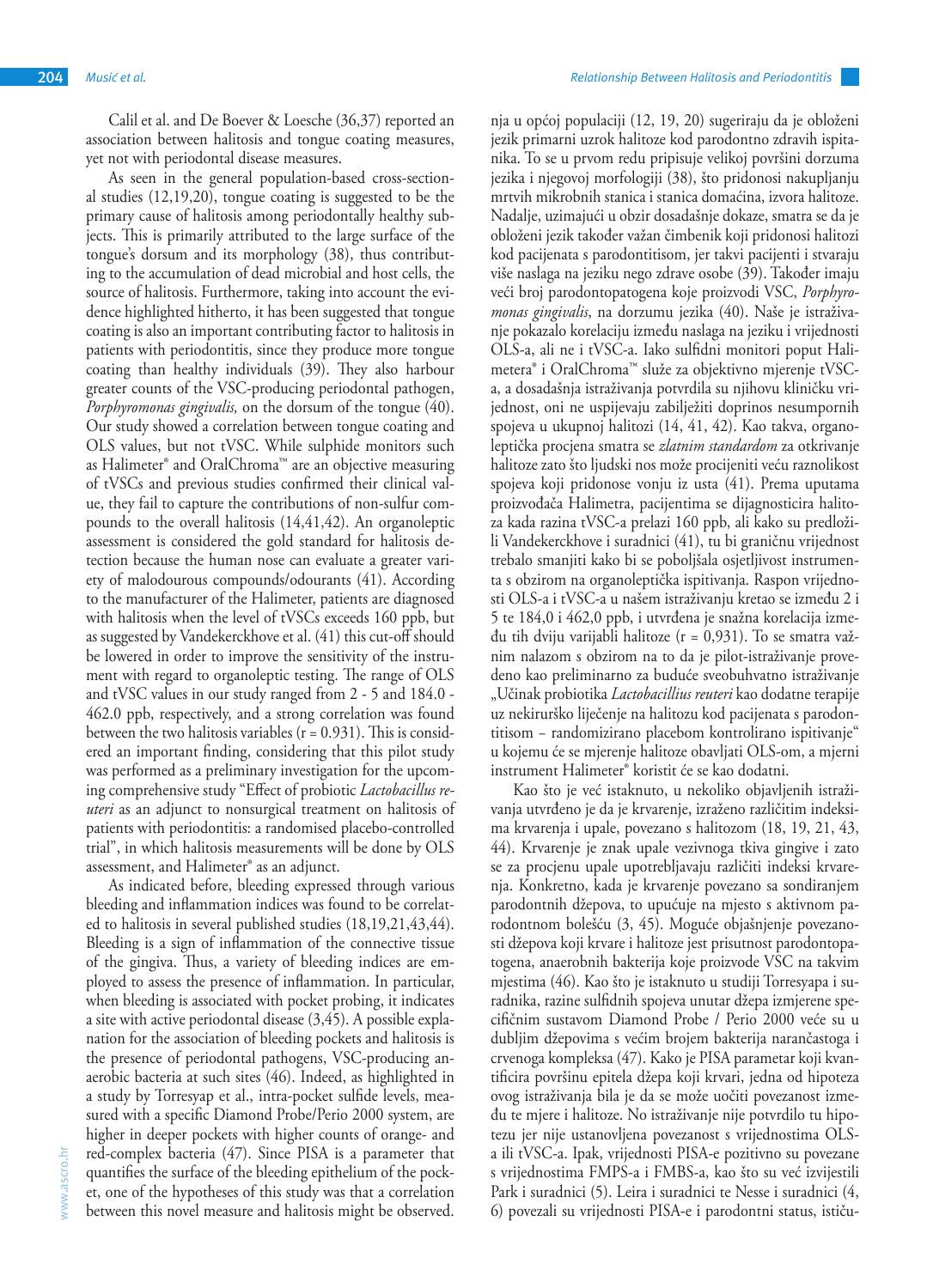However, the present study did not confirm this hypothesis since no significant observations with OLS or tVSC values were found. Nonetheless, the PISA values were positively correlated to values of FMPS and FMBS, as previously reported by Park et al. (5).

Leira et al. and Nesse et al. (4,6) correlated the PISA values and periodontal status, highlighting the increase in PISA values with disease severity, the former also suggesting a cutoff PISA value of ≥130.33mm<sup>2</sup> as a predictor for the presence of periodontitis. In our study, the values of PISA ranged from 1248.6 to 2950.7 mm<sup>2</sup>. These values correspond to the values calculated for severe periodontitis (6).

The intrinsic limitations of this pilot study are the small sample size and the absence of a control group. Due to the sample of n=10 representing a specific population of patients, i.e. only highly inflamed patients with a progressed periodontitis forms and identifiable intraoral halitosis, the analysis might not have captured the correlation between all of the parameters. A sequel study with a larger sample size will be performed, including a control group of patients with periodontitis and no halitosis.

## **Conclusion**

This pilot study shows and further reiterates a complex interplay between different factors causative to halitosis in patients affected by periodontitis. OLS values correlated to measures of oral hygiene and tongue coating, however, no correlation to probing depth could be observed.

## **Conflict of interest**

None declared

**Contributions: L.M.** – primary clinical investigator, data collection, concept and design, interpretation, visualisation, writing, approval of the article for publication; **M.P.** - concept and design, formal analysis, statistical analysis, interpretation, writing; **J.P.** – data collection, visualisation, writing; **A.B**. – interpretation, writing, critical review; **D.P.** – supervision, critical review and editing, approval of the article for publication; **I.P.** – clinical research operator, concept and design, interpretation, writing, critical review and editing.

#### **Sažetak**

**Cilj istraživanja**: Halitoza ili zadah neugodan je vonj koji se širi iz usne šupljine. Česta je pritužba među pacijentima s parodontitisom, no njihova povezanost nije u cijelosti razjašnjena. Cilj ovog istraživanja bio je procijeniti povezanost između parametara halitoze, kliničkih parametara parodontitisa i obloženosti jezika te novog parametra – površine parodonta zahvaćene upalom (engl. *periodontal inflamed surface area* – PISA). **Materijali i metode**: U ovo su istraživanje uključeni podatci 10 pacijenata s parodontitisom i halitozom. Halitoza je procijenjena organoleptičkom metodom i prijenosnim sulfidnim monitorom kojim se mjere hlapljive sumporne spojeve. Proveden je sveobuhvatni parodontni pregled i registrirani su parametri dubine sondiranja, recesija gingive, razine kliničkoga pričvrstka, krvarenja pri sondiranju, plaka i naslaga na jeziku. PISA je izračunata koristeći se razinom kliničkoga pričvrstka, recesije gingive i krvarenja pri sondiranju. **Rezultati**: Uočena je povezanost između organoleptičke ocjene halitoze i obloženosti jezika (r = 0,554) i plaka (r = 0,614). Nije zabilježena povezanost između parametara halitoze i dubine sondiranja ili PISA-e. Organoleptička ocjena halitoze i vrijednost hlapljivih sumpornih spojeva značajno su korelirali (r = 0,931). **Zaključak**: Ovo pilot-istraživanje pokazuje i ponovno potvrđuje složenu interakciju između različitih čimbenika koji uzrokuju halitozu kod pacijenata s dijagnozom parodontitisa. Rezultati sugeriraju da naslage na jeziku i oralna higijena mogu biti važni u slučaju halitoze kod pacijenata s parodontitisom.

#### **References**

1. Hasturk H, Kantarci A. Activation and Resolution of Periodontal Inflammation and Its Systemic Impact. Periodontol 2000. 2015 Oct;69(1):255–73.

ći porast vrijednosti PISA-e s progresijom bolesti. Leira i suradnici također sugeriraju graničnu vrijednost PISA-e od ≥ 130,33 mm2 kao prediktora za prisutnost parodontitisa. U našem istraživanju vrijednosti PISA-e bile su se od 1248,6 do 2950,7 mm2 . Te vrijednosti odgovaraju vrijednostima izračunatima za uznapredovali parodontitis (6).

Ograničenja ovog pilot-istraživanja su mala veličina uzorka i odsutnost kontrolne skupine. Zbog uzorka od n = 10 koji predstavlja specifičnu populaciju pacijenata, tj. onih s jakom upalom, uznapredovalim oblicima parodontitisa i prepoznatljivom intraoralnom halitozom, analiza nije zabilježila povezanost između svih parametara. Istraživanje će se nastaviti na većem uzorku, uključujući i kontrolnu skupinu pacijenata s parodontitisom i bez halitoze.

## **Zaključak**

Ovo pilot-istraživanje pokazuje i ponovno ističe složenu interakciju različitih čimbenika koji uzrokuju halitozu kod pojedinaca oboljelih od parodontitisa. Vrijednosti OLS-a povezane su s vrijednostima oralne higijene i naslaga na jeziku, no nije uočena povezanost s dubinom sondiranja.

### **Sukob interesa**

Autori nisu bili u sukobu interesa.

**Doprinos autora: L. M**. – primarni klinički istraživač, prikupljanje podataka, koncept i dizajn, interpretacija, vizualizacija, pisanje, odobravanje članka za objavljivanje; **M. P**. – koncept i dizajn, formalna analiza, statistička analiza, interpretacija, pisanje; **J. P**. – prikupljanje podataka, vizualizacija, pisanje; **A. B**. – interpretacija, pisanje, kritički osvrt; **D. P.** – nadzor, kritički pregled i uređivanje, odobravanje članka za objavljivanje; **I. P.** – operater kliničkog istraživanja, koncept i dizajn, interpretacija, pisanje, kritički pregled i uređivanje.

> **Zaprimljen:** 1. ožujka 2021. **Prihvaćen:** 27. travnja 2021.

#### **Adresa za dopisivanje**

Larisa Musić, dr. med. dent. Sveučilište u Zagrebu Stomatološki fakultet Zavod za parodontologiju Gundulićeva 5, 10 000 Zagreb, Hrvatska +38514802219 lmusic@sfzg.hr

**MeSH pojmovi:** oralna higijena; jezik **Ključne riječi:** halitoza, parodontitis, iezik

2. Hujoel PP. Endpoints in periodontal trials: the need for an evidence-based research approach. Periodontol 2000. 2004 Oct;36(1):196–204.